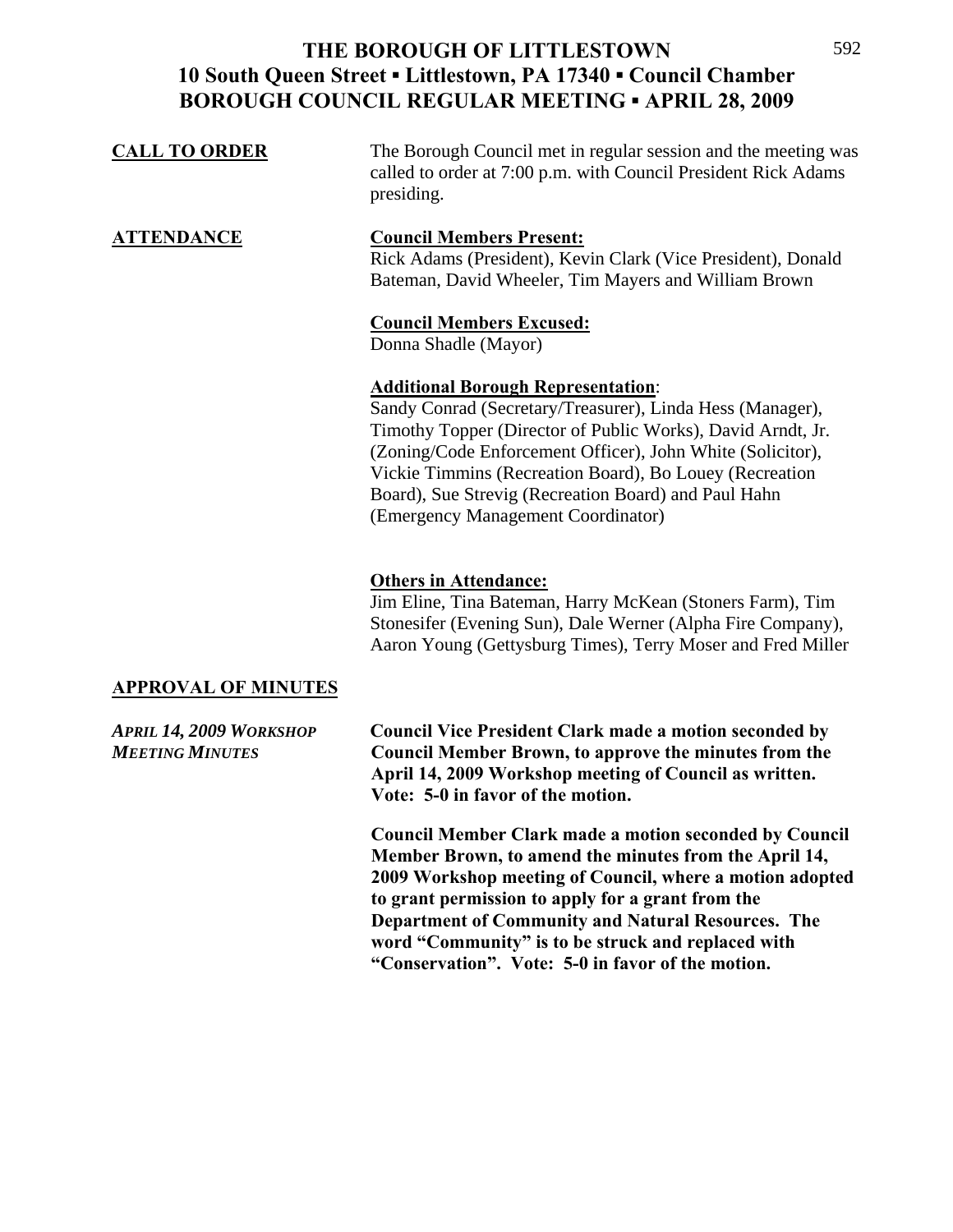### **THE BOROUGH OF LITTLESTOWN 46 East King Street ▪ Littlestown, PA 17340 ▪ Council Chamber BOROUGH COUNCIL REGULAR MEETING ▪ APRIL 28, 2009**  $\frac{1}{2}$

| <b>APPOINTMENT TO FILL</b><br><b>COUNCIL SEAT VACANCY</b>                                 | <b>Council Vice President Clark made a motion seconded by</b><br>Council Member Wheeler, to appoint Mr. Donald Bateman,<br>Jr., 52 Charlestown Court, as Borough Councilor to fill the<br>vacant Borough Council seat for Ward one (1) pursuant to<br>Pennsylvania Borough Code, Article IX § 901, filling<br>vacancies in elective Borough Offices with said term of office<br>ending December 31, 2009. Vote: 5-0 in favor of the motion.                 |
|-------------------------------------------------------------------------------------------|-------------------------------------------------------------------------------------------------------------------------------------------------------------------------------------------------------------------------------------------------------------------------------------------------------------------------------------------------------------------------------------------------------------------------------------------------------------|
|                                                                                           | Councilman Donald Bateman took his seat at the council table.                                                                                                                                                                                                                                                                                                                                                                                               |
| <b>DELEGATION</b>                                                                         |                                                                                                                                                                                                                                                                                                                                                                                                                                                             |
| PAUL HAHN, EMC                                                                            | The Emergency Manager Coordinator for the Borough of<br>Littlestown, Paul Hahn discussed and reviewed the Emergency<br>Operations Plan and the Emergency Water Agreement with<br>Roaring Springs with Council.                                                                                                                                                                                                                                              |
| <b>APPROVAL AND</b><br><b>PAYMENT OF BILLS</b><br><b>APPROVAL AND</b><br>PAYMENT OF BILLS | <b>Council Vice President Clark made a motion seconded by</b><br>Council Member Mayers, to pay the bills from the general,<br>swimming pool, water, sewer and payroll funds totaling<br>\$85,304.67 for the dates of April 1, 2009 to April 23, 2009<br>and the payroll disbursements for a total of \$24,200.46 from<br>the period of March 29, 2009 to April 11, 2009 whereas the<br>combined total is \$109,505.13. Vote: 6-0 in favor of the<br>motion. |
| <b>APPROVAL OF</b><br><b>FINANCIAL REPORT</b>                                             | <b>Council Vice President Clark made a motion seconded by</b><br><b>Council Member Brown to approve the Financial Report for</b><br>April 28, 2009. Vote: 6-0 in favor of the motion.                                                                                                                                                                                                                                                                       |
| <b>APPROVAL OF</b><br><b>SAVINGS REPORT</b>                                               | <b>Council Vice President Clark made a motion seconded by</b><br><b>Council Member Wheeler to approve the Capital Reserves</b><br>Savings Account report for April 28, 2009. Vote: 6-0 in<br>favor of the motion.                                                                                                                                                                                                                                           |
| <b>UNFINISHED BUSINESS</b>                                                                |                                                                                                                                                                                                                                                                                                                                                                                                                                                             |
| <b>APPROVAL OF AUDIT REPORT</b><br><b>FOR FISCAL YEAR 2008</b>                            | <b>Council Vice President Clark made a motion seconded by</b><br><b>Council Member Wheeler, to approve the 2008 Borough of</b><br>Littlestown fiscal audit report as presented to the Borough<br>Council by the appointed Borough of Littlestown Auditor,<br>Rager, Lehman and Houck, P.C. Vote: 6-0 in favor of the<br>motion.                                                                                                                             |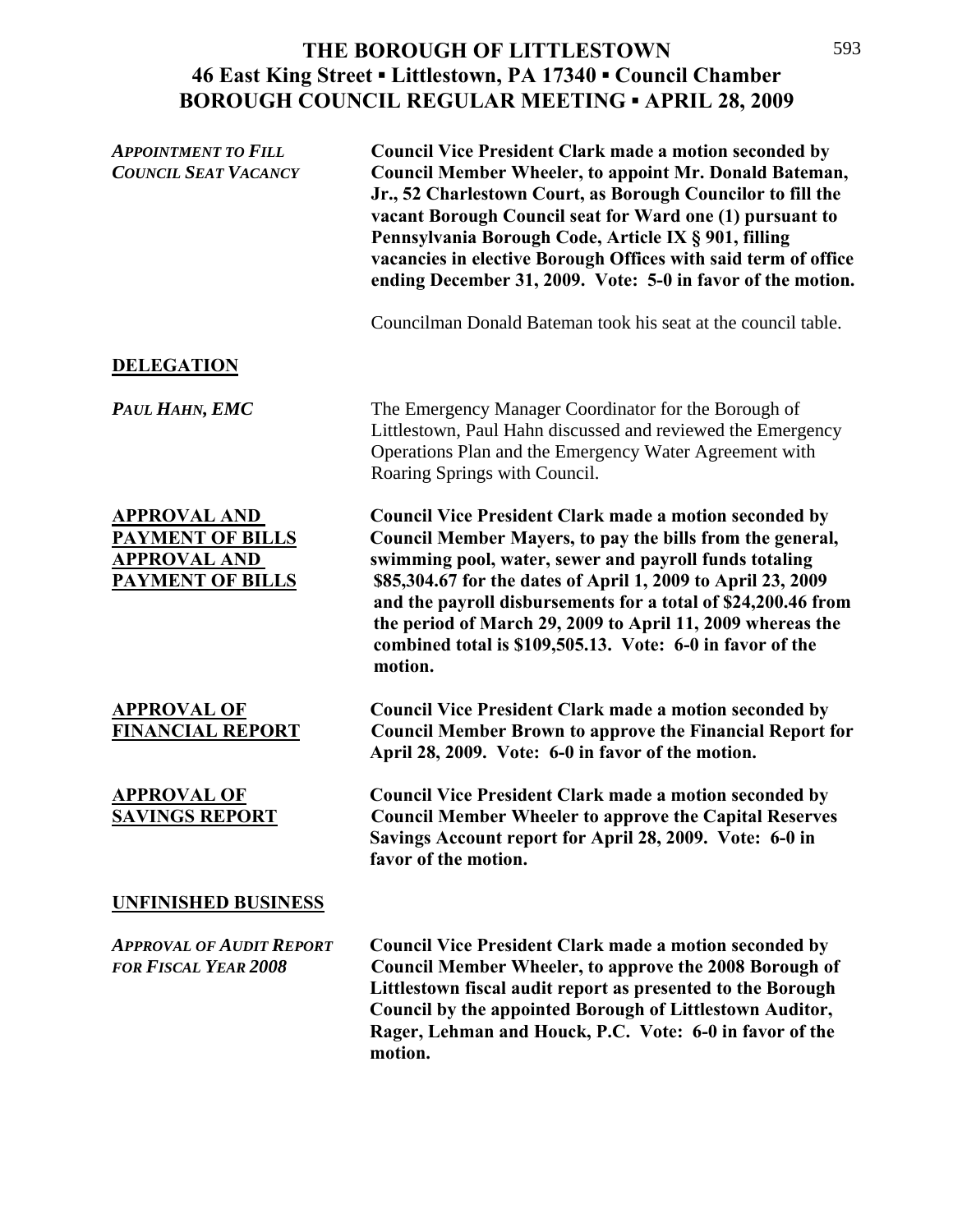## **NEW BUSINESS**

| <b>DCNR GRANT RESOLUTION</b>                                                                                    | <b>Council Vice President Clark made a motion seconded by</b><br><b>Council Member Wheeler, to adopt a Resolution for a grant</b><br>application to the Department of Conservation and Natural<br>Resources, ("DCNR" herein) whereby said grant is for the<br>purchase of a swimming pool water slide for the Littlestown<br>Community Pool for up to \$50,000.00 or the actual cost of the<br>water slide purchase and installation. Vote: 6-0 in favor of<br>the motion.                                                                                                                                                                                                                                                                                        |
|-----------------------------------------------------------------------------------------------------------------|-------------------------------------------------------------------------------------------------------------------------------------------------------------------------------------------------------------------------------------------------------------------------------------------------------------------------------------------------------------------------------------------------------------------------------------------------------------------------------------------------------------------------------------------------------------------------------------------------------------------------------------------------------------------------------------------------------------------------------------------------------------------|
| <b>POLLING PLACES FOR</b><br><b>LITTLESTOWN</b>                                                                 | <b>Council Vice President Clark made a motion seconded by</b><br>Council Member Wheeler, to approve the official action of the<br><b>Adams County Elections and Voter Registration to designate</b><br>polling locations as follows:<br>That voters residing in Littlestown Ward #1 will go to a<br>$\bf{1)}$<br>polling station at the Y.M.C.A., 95 Keystone Street,<br>Littlestown, PA and;<br>That voters residing in Littlestown Ward #2 shall go to a<br>2)<br>polling station at the V.F.W. Banquet Hall, 11 West King<br>Street, Littlestown, PA and;<br>That the Community Relations Committee establishes<br>3)<br>guidelines for communication to our citizens above and<br>beyond those undertaken by the County.<br>Vote: 6-0 in favor of the motion. |
| <b>APPROVAL OF THE FREE</b><br><b>CAR WASH VOUCHER FOR</b><br><b>POLICE VEHICLES</b>                            | <b>Council Member Wheeler made a motion seconded by</b><br>Council Member Brown, to accept the free car wash vouchers<br>from the owner of the Littlestown Car Wash and; to approve<br>the police department to use the free car wash vouchers for<br>police vehicles and; to approve one of the part-time crossing<br>guard employees to spend an hour a week cleaning the inside<br>of the police vehicles. Vote: 6-0 in favor of the motion.                                                                                                                                                                                                                                                                                                                   |
| <b>APPOINT AS THE COMMUNITY</b><br><b>ASSISTANCE CONTACT FOR</b><br><b>THE BOROUGH OF</b><br><b>LITTLESTOWN</b> | <b>Council Vice President Clark made a motion seconded by</b><br><b>Council Member Brown, to appoint the Borough Manager,</b><br>Linda Hess as the Community Assistance Contact to the<br><b>Adams County Conservation District for the Borough of</b><br>Littlestown. Vote: 6-0 in favor of the motion.                                                                                                                                                                                                                                                                                                                                                                                                                                                          |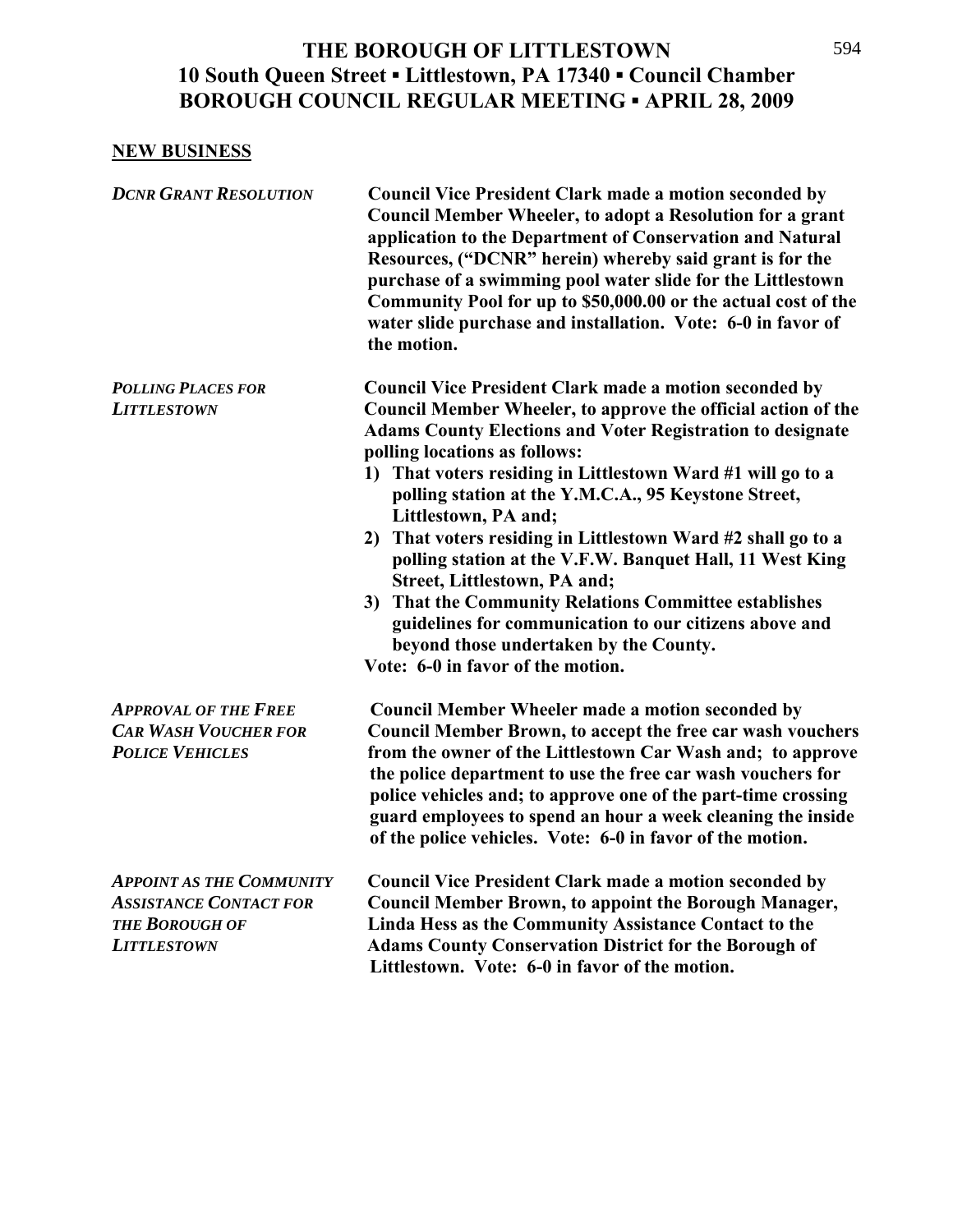### **THE BOROUGH OF LITTLESTOWN 46 East King Street ▪ Littlestown, PA 17340 ▪ Council Chamber BOROUGH COUNCIL REGULAR MEETING ▪ APRIL 28, 2009**  $\frac{1}{2}$

| <b>UPDATED MOU</b>                                   | <b>Council Vice President Clark made a motion seconded by</b><br><b>Council Member Brown, to approve the Adams County</b><br><b>Conservation District updated Memorandum of</b><br>Understanding (MOU herein) for Littlestown in the<br>managing of storm water runoff. Vote: 6-0 in favor of the<br>motion. |
|------------------------------------------------------|--------------------------------------------------------------------------------------------------------------------------------------------------------------------------------------------------------------------------------------------------------------------------------------------------------------|
| <b>REPORTS</b>                                       |                                                                                                                                                                                                                                                                                                              |
| <b>BOROUGH ENGINEER</b>                              | The Borough Engineer's monthly report was provided earlier to<br>Borough Council.                                                                                                                                                                                                                            |
| <b>BOROUGH MANAGER</b>                               | The Borough Manager's monthly report was provided earlier to<br>Borough Council.                                                                                                                                                                                                                             |
| <b>MAYOR</b>                                         | Mayor Shadle's monthly report was provided earlier to Borough<br>Council.                                                                                                                                                                                                                                    |
| <b>CHIEF OF POLICE</b>                               | Chief Baker's monthly report was provided earlier to Borough<br>Council.                                                                                                                                                                                                                                     |
| <b>DIRECTOR OF PUBLIC WORKS</b>                      | Director of Public Works, Tim Topper's monthly report was<br>provided earlier to Borough Council.                                                                                                                                                                                                            |
| <b>CODE ENFORCEMENT OFFICER</b>                      | Code Enforcement Officer, David Arndt, Jr's monthly report was<br>provided earlier to Borough Council.                                                                                                                                                                                                       |
| <b>BOROUGH SOLICITOR</b><br><b>JOHN WHITE</b>        | Solicitor White nor the Borough office has received a fully<br>executed agreement back from AT&T. Solicitor White has been<br>in contact with AT&T to get a copy of the agreement.                                                                                                                           |
| <b>NON-AGENDA</b>                                    |                                                                                                                                                                                                                                                                                                              |
| <b>PROCLAMATION FOR</b><br><b>SECRETARIES WEEK</b>   | <b>Council Vice President Clark made a motion seconded by</b><br><b>Council Member Wheeler, to approve a proclamation</b><br>recognizing the week of May 3 <sup>rd</sup> as Municipal Secretaries<br>week. Vote: 6-0 in favor of the motion.                                                                 |
| <b>PROCLAMATION FOR</b><br><b>JAMES E. ELINE SR.</b> | <b>Council Member Wheeler made a motion seconded by</b><br><b>Council Member Brown, to approve a proclamation</b><br>honoring James Eline, Sr. for his years served on Council.<br>Vote: 6-0 in favor of the motion.                                                                                         |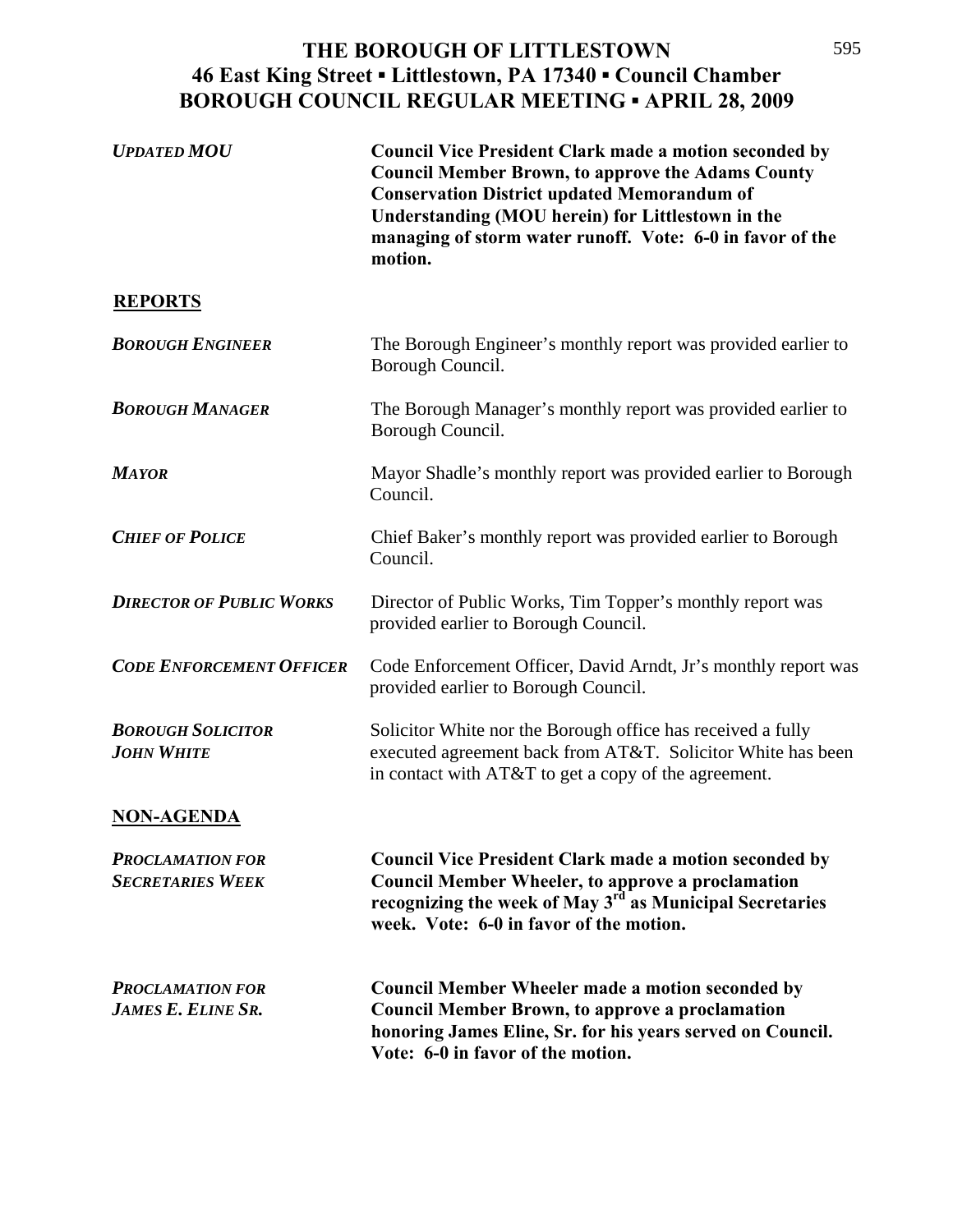| <b>APPROVAL OF REPORTS</b>                                             | <b>Council Vice President Clark made a motion seconded by</b><br><b>Council Member Wheeler to approve the monthly reports as</b><br>written. Vote: 6-0 in favor of the motion.                                                                                                                                                                                                                                                                                                    |
|------------------------------------------------------------------------|-----------------------------------------------------------------------------------------------------------------------------------------------------------------------------------------------------------------------------------------------------------------------------------------------------------------------------------------------------------------------------------------------------------------------------------------------------------------------------------|
| <b>REPORTS OF BOARD</b><br><b>COMMISSIONS AND</b><br><b>COMMITTEES</b> |                                                                                                                                                                                                                                                                                                                                                                                                                                                                                   |
| <b>RECREATION BOARD</b>                                                |                                                                                                                                                                                                                                                                                                                                                                                                                                                                                   |
| <b>LAMB TO USE CROUSE PARK</b>                                         | <b>Council Vice President Clark made a motion seconded by</b><br><b>Council Member Brown to approve the recommendation of</b><br>the Littlestown Recreation Board to allow Ben Messinger of<br>the Littlestown Area Municipal Band to hold a concert at the<br><b>Crouse Park Pavilion on Sunday, August 2, 2009 from</b><br>12:00pm to 4:00pm contingent upon renovations of the<br>Crouse Park Pavilion Structure being completed. Vote: 6-0<br>in favor of the motion.         |
| <b>UNDER COUNTER ICE</b><br><b>MACHINE</b>                             | <b>Council Vice President Clark made a motion seconded by</b><br>Council Member Brown, to approve the recommendation of<br>the Littlestown Recreation Board for the purchase of a<br>Manitowoc QY-0135W ice cube style under the counter,<br>water cooled storage bin ice machine for \$1778.00 and costs<br>associated with shipping and filter, whereas the money for<br>said purchase will come from 05.452.700 (Pool Capital<br>Purchases). Vote: 6-0 in favor of the motion. |
| <b>OPENING OF POOL</b>                                                 | <b>Council Vice President Clark made a motion seconded by</b><br><b>Council Member Mayers, to approve the recommendation of</b><br>the Littlestown Recreation Board for the opening of the<br>Littlestown Community Pool being set for May 23, 2009.<br>Vote: 6-0 in favor of the motion.                                                                                                                                                                                         |
| <b>YMCA ACTIVITIES</b>                                                 | <b>Council Vice President Clark made a motion seconded by</b><br><b>Council Member Wheeler, to defer action on the YMCA's</b><br>request pending further discussion between the YMCA and<br>the Littlestown Recreation Board. Vote: 6-0 in favor of the<br>motion.                                                                                                                                                                                                                |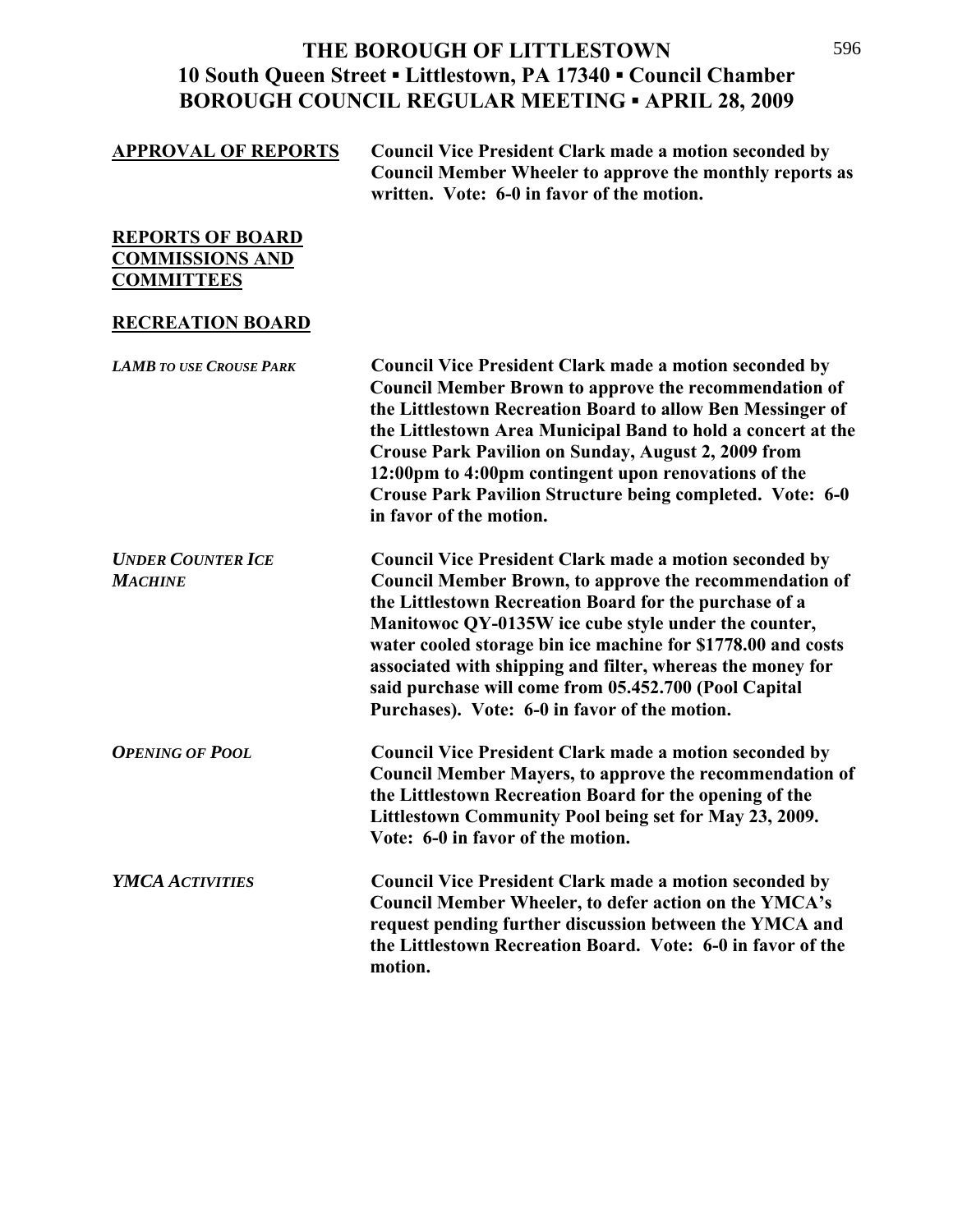### **THE BOROUGH OF LITTLESTOWN 46 East King Street ▪ Littlestown, PA 17340 ▪ Council Chamber BOROUGH COUNCIL REGULAR MEETING ▪ APRIL 28, 2009**  $\frac{1}{2}$

| <b>PLANNING COMMISSION</b>                                      | No Council action requested.                                                                                                                                                                                                                         |
|-----------------------------------------------------------------|------------------------------------------------------------------------------------------------------------------------------------------------------------------------------------------------------------------------------------------------------|
| <b>CIVIL SERVICE</b><br><b>COMMISSION</b>                       | There was nothing to report.                                                                                                                                                                                                                         |
| <b>COMMUNITY</b><br><b>RELATIONS</b><br><b>COMMITTEE</b>        | The Committee is still looking for any groups that<br>would be interested in playing in the town square. Anyone<br>interested should contact the Borough Office.                                                                                     |
| <b>FINANCE COMMITTEE</b>                                        | There was nothing to report.                                                                                                                                                                                                                         |
| <b>FIRE PREVENTION</b><br><b>COMMITTEE</b>                      | <b>Council President Adams appointed Council Member Bateman</b><br>to the Fire Prevention Committee.                                                                                                                                                 |
| <b>HEALTH &amp; SAFETY</b><br><b>COMMITTEE</b>                  | There will be a meeting on May $20th$ . There will be two agenda<br>items and the meeting is open to the public.                                                                                                                                     |
| <b>PERSONNEL COMMITTEE</b>                                      |                                                                                                                                                                                                                                                      |
| <b>END PROBATION FOR</b><br><b>CHRISTOPHER STROUP</b>           | <b>Council Member Mayers made a motion seconded by</b><br><b>Council Member Brown, to place Christopher Stroup on</b><br>permanent employment status. Vote: 6-0 in favor of the                                                                      |
|                                                                 | motion.                                                                                                                                                                                                                                              |
| <b>UNION/POLICE</b><br><b>CONTRACT COMMITTEE</b>                | There was nothing to report.                                                                                                                                                                                                                         |
| <b>PROPERTY AND SUPPLY</b><br><b>COMMITTEE</b>                  | The committee reported that there were no bids for the Sargeant $\&$<br>Greenleaf Safe, so the safe will remain in the Community Center<br>Building for the new owners. The committee will meet May $21st$ and<br>the meeting is open to the public. |
| <b>STREETS AND</b><br><b>TRANSPORTATION</b><br><b>COMMITTEE</b> | There was nothing to report.                                                                                                                                                                                                                         |
| UTILITIES/I&I<br><b>COMMITTEE</b>                               | There was nothing to report.                                                                                                                                                                                                                         |